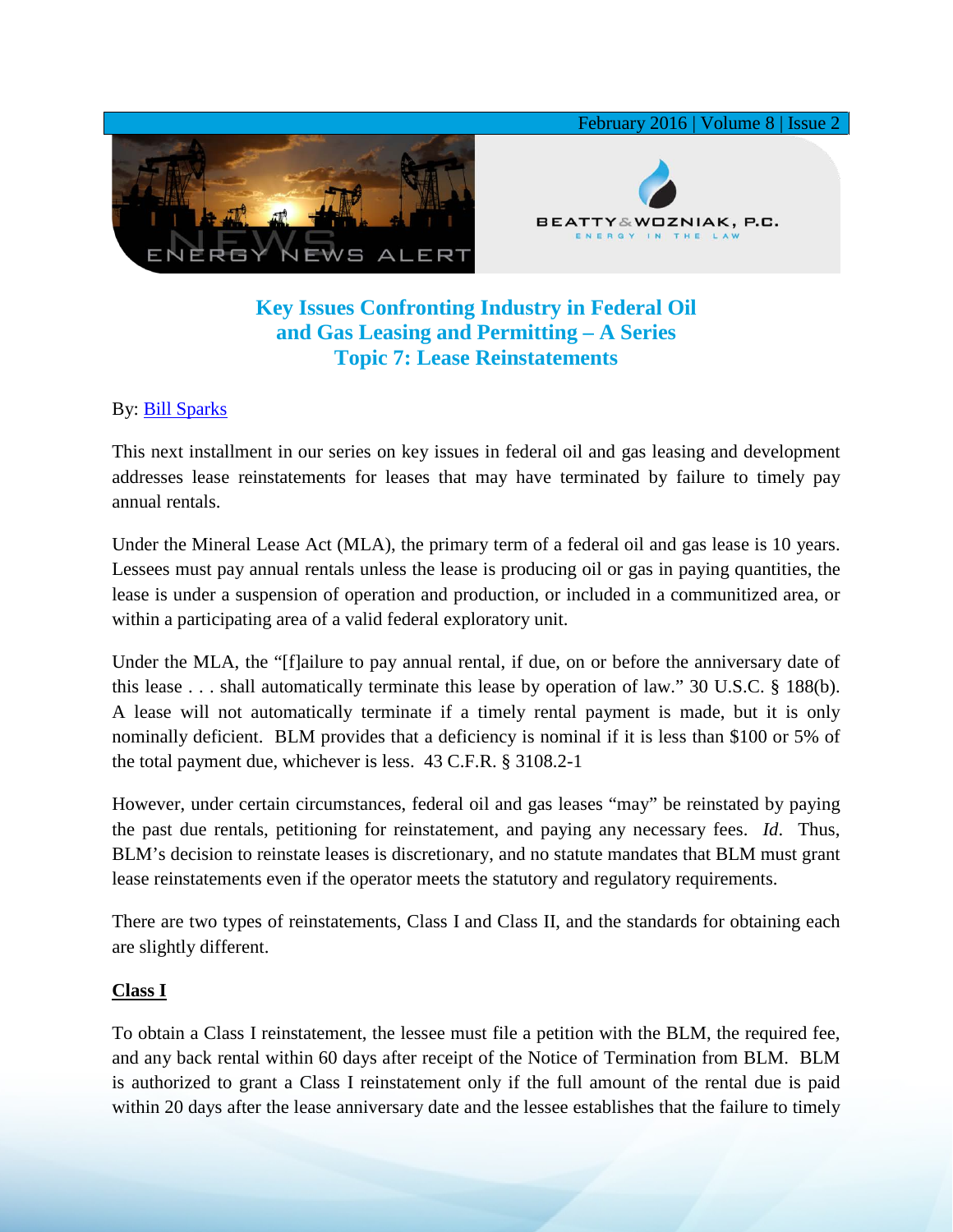pay "was either justified or not due to a lack of reasonable diligence on the part of the lessee ...." 30 U.S.C. § 188(c); 43 C.F.R. § 3108.2-2. The most common issue with Class I reinstatements is whether the lessee's failure to pay was justified or not due to reasonable diligence. IBLA precedent provides guidance on these standards. In *Gilbert and Bonnie Sockwell,* 125 IBLA 150 (1993), the Board held "failure to exercise reasonable diligence may be considered justified if it is demonstrated that, at or near the lease anniversary date, there existed sufficiently extenuating circumstances outside the lessee's control which affected the lessee's actions in failing to make timely payment."

The Board has held that situations in which extenuating circumstances *outside the lessee's control* were found to be justified include: death or illness of the lessee or a member of the lessee's close family; injury to a key employee; severe winter weather; and natural disasters, such as floods or earthquakes. *Ramoco, Inc. v. Andrus,* 649 F.2d 814, 815 (10th Cir. 1979) (citing Board cases); *see also, e.g., Marian L. Kleiner,* 129 IBLA 216, 217-18 (1994). It is very difficult to demonstrate extenuating circumstances outside of the lessee's control and BLM denies Class I reinstatements more often than not.

Under a Class I Reinstatement, the lease is reinstated with the same annual rental rate and same royalty rate.

#### **Class II**

A Lessee may still have options if it does not meet all of the standards for a Class I reinstatement, i.e. if the annual rental is not paid within 20 days of the due date, or the lessee cannot establish its failure to pay was justified. U.S.C. § 188(d)-(e); 43 C.F.R. § 3108.2-3. BLM may reinstate an oil and gas lease when a lessee shows that the failure to pay timely "was justified or not due to lack of reasonable diligence, or, no matter when the rental was paid, it is that such failure to timely pay was inadvertent." 43 C.F.R. § 3108.2-3(a). This type of reinstatement is known as Class II. Unlike a Class I, a Class II Reinstatement merely requires that the failure to timely pay the rentals was "inadvertent."

In order to obtain a Class II Reinstatement, the lessee must file a Class II petition for reinstatement, the required fee, and any required back rental, on or before the earlier of 60 days after receipt of the notice of termination; or 24 months after the termination of the lease. 30 U.S.C. § 188(d)(2).

The main difference with a Class II Reinstatement is that BLM reinstates the lease with a higher annual rental rate of not less than \$10/acre for competitive leases, not less than \$5/acre for noncompetitive leases, and a higher royalty rate of 16 2/3%.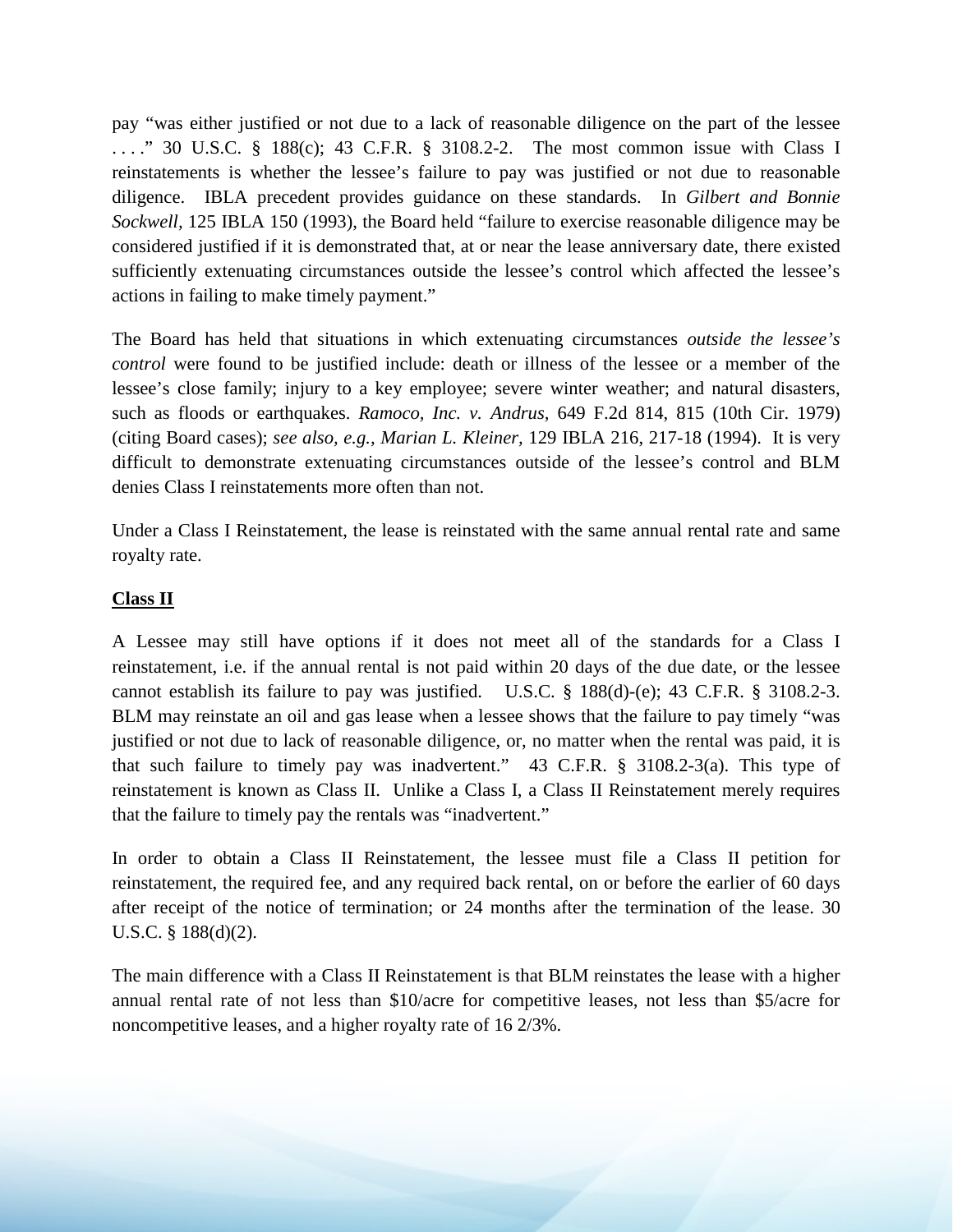## **Instruction Memorandum No. 2013-177;** *NEPA Compliance for Oil and Gas Lease Reinstatement Petitions*

Under the plain language of the statute and regulations "reinstate" is an action that takes the lease back to its original terms. There does not appear to be any provision or authority in the MLA or BLM's regulations authorizing BLM to add or change the lease terms through the imposition of additional lease stipulations. However, in 2013, BLM issued Instruction Memorandum No. 2013-177, *NEPA Compliance for Oil and Gas Lease Reinstatement Petitions* (August 13, 2013), fundamentally changing BLM's process for complying with the MLA and issuing lease reinstatements.

Historically, BLM considered reinstatement of a lease terminated for nonpayment of rent to be a "routine administrative action." However, as the basis for the IM, the Office of the Solicitor stated that since the MLA and BLM's regulations use the permissive language "may reinstate," BLM cannot only decline to reinstate an expired lease for failure to meet the criteria in those sections, but BLM can also decline to reinstate or modify a lease for reasons not delineated in those sections, such as considerations based on additional National Environmental Policy Act (NEPA) evaluation.

BLM IM 2013-177 imposes additional criteria for reinstatement not found in the MLA or BLM's regulations despite the fact that BLM conducted no formal rulemaking. For example, under IM 2013-177, BLM now requires full compliance with NEPA, including any new or supplemental NEPA analysis, and obtaining the consent to reinstatement from the appropriate surface management agency (if not BLM). If during BLM's NEPA consistency review, BLM identifies any new or modified lease stipulations from a more recent resource management plan, BLM will apply these new lease stipulations to the reinstated lease. While Congress used the term "reinstate" rather than "re-issue" with respect to federal oil and gas lease reinstatements, there has not been any further guidance from the IBLA or courts with regard to IM 2013-177 and application of new lease terms to reinstated leases.

Although IM 2013-177 states that BLM should complete this analysis timely, lease reinstatements are sometimes taking years for BLM to complete.

For more information regarding federal oil and gas lease issues, please contact [Bill Sparks.](http://www.bwenergylaw.com/#!william-sparks/c1ynl)

Previous and upcoming articles in this series include:

- BLM's Discretion to Lease [\[view\]](http://media.wix.com/ugd/2f2374_7e8c2530d05043c7bfa4209523f17c69.pdf) December 2014
- Navigating Lease Protest Process and Oppositions to Leasing Decisions [\[view\]](http://media.wix.com/ugd/2f2374_f27c90dd4e944c5694ac583ab21e911d.pdf) January 2015
- Modifying Lease Terms and Cancelling Existing Leases [\[view\]](http://media.wix.com/ugd/2f2374_db1a3e89233342bdb66b2b7ec72c60d6.pdf) March 2015
- Suspensions of Operations and/or Production [\[view\]](http://media.wix.com/ugd/2f2374_6f3fb480dfa84e698cce4686ebf582f2.pdf) June 2015